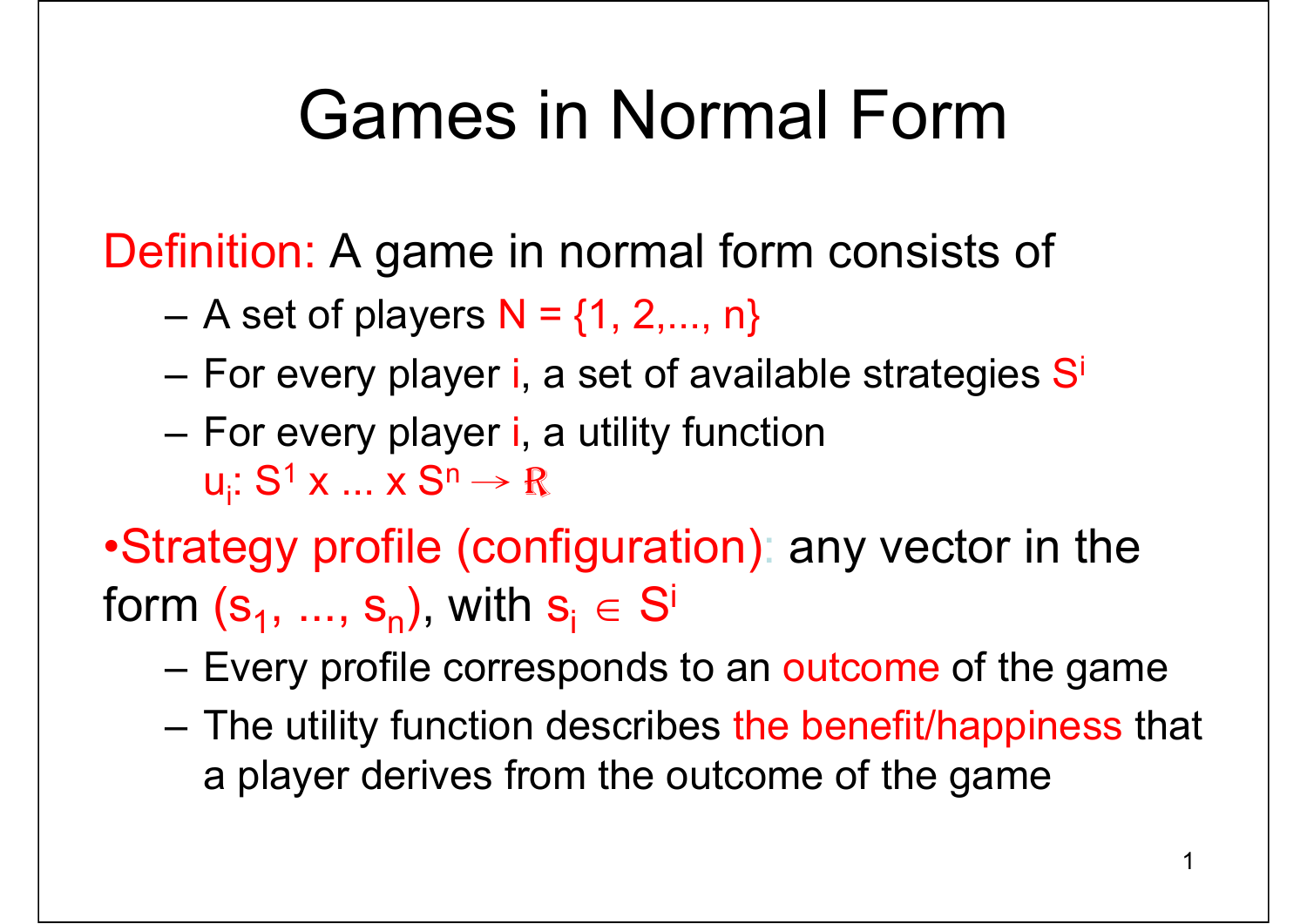# 2-player games in normal form

Consider a 2-player game with finite strategy sets

 $- N = \{1, 2\}$ 

...

- $S^1 = \{s_1, ..., s_n\}$
- $S^2 = \{t_1, ..., t_m\}$
- –Utility functions:

 $\mathsf{u}_1$ :  $\mathsf{S}^1 \mathsf{\times} \mathsf{S}^2 \mathchoice{\longrightarrow}{\rightarrow}{\rightarrow}{\rightarrow} \mathsf{R}, \, \mathsf{u}_2$ :  $\mathsf{S}^1 \mathsf{\times} \mathsf{S}^2 \mathchoice{\longrightarrow}{\rightarrow}{\rightarrow}{\rightarrow} \mathsf{R}$ 

•Possible strategy profiles:

$$
(s_1, t_1), (s_1, t_2), (s_1, t_3), ..., (s_1, t_m)
$$
  
 $(s_2, t_1), (s_2, t_2), (s_2, t_3), ..., (s_2, t_m)$ 

 $(s_n, t_1), (s_n, t_2), (s_n, t_3), ..., (s_n, t_m)$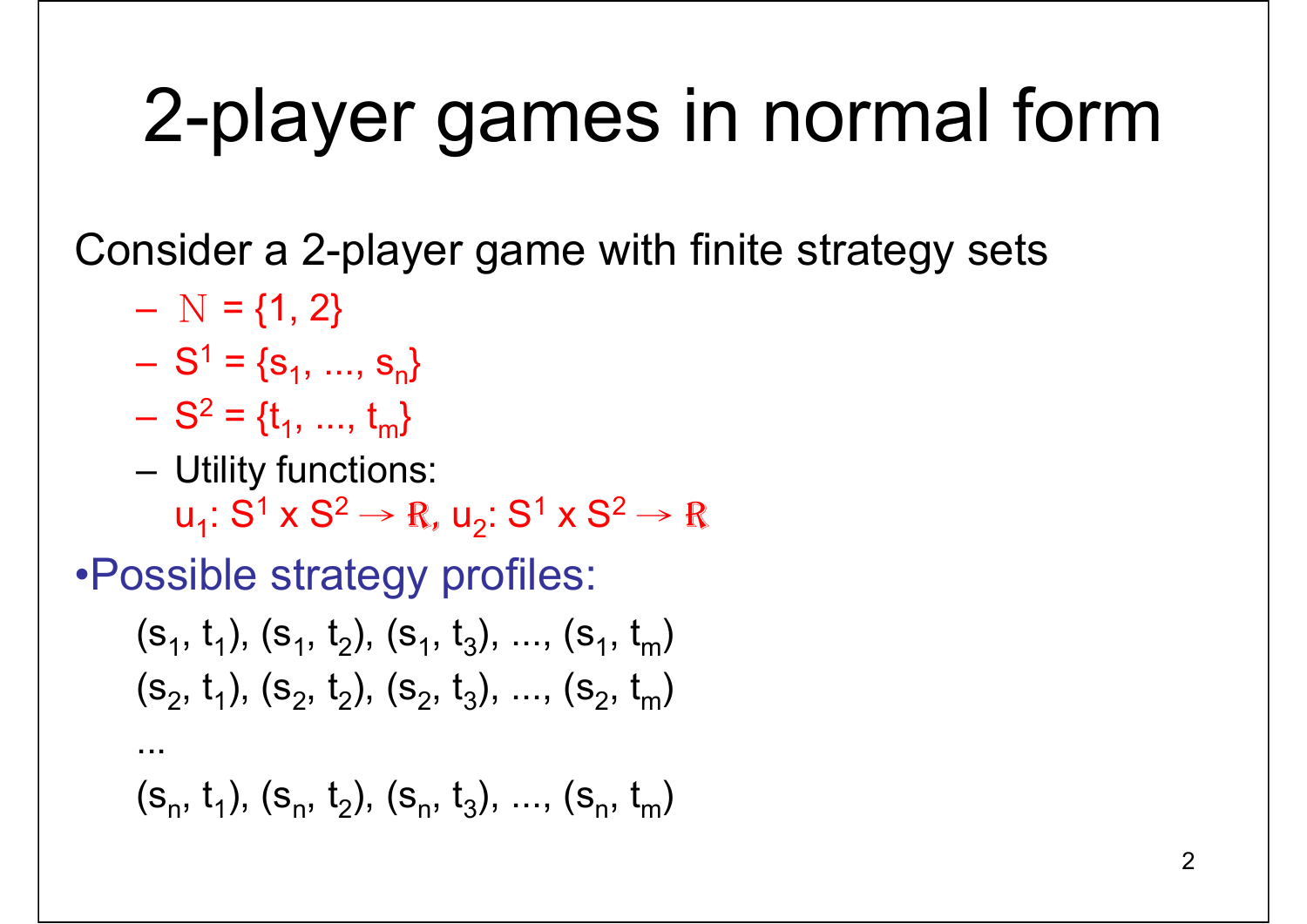# 2-player games in normal form

The utility function of each player can be described by a matri x of size n x m

- –We can think of player 1 as having to select a row
- And of player 2 as having to select a column

•A finite 2-player game in normal form is defined by a pair of <sup>n</sup> **x** m matrices  $(A, \ B$  ), where:

$$
- A_{ij} = u_1(s_i, t_j), B_{ij} = u_2(s_i, t_j)
$$

- Player 1 is referred to as the row player
- Player 2 is referred to as the column player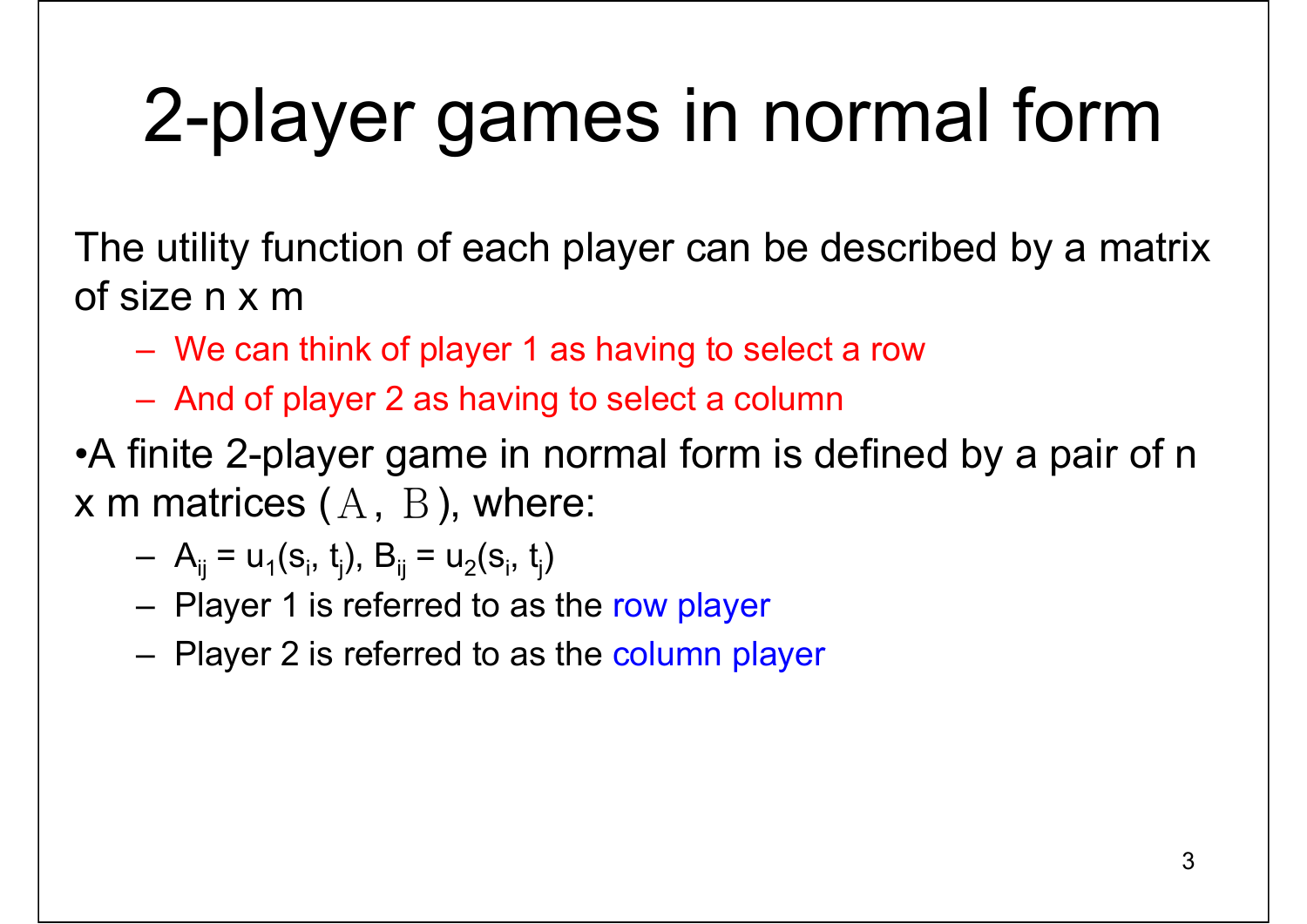# 2-player games in normal form

Representation in matrix form:

For brevity, we will group together the values of the matrices Α, Β

| $u_1(s_1, t_1), u_2(s_1, t_1)$ | . ,              | ,                              | $\ldots, \ldots$ | $u_1(s_1, t_m)$ , $u_2(s_1, t_m)$ |
|--------------------------------|------------------|--------------------------------|------------------|-----------------------------------|
| $u_1(s_2, t_1), u_2(s_2, t_1)$ | $\ldots, \ldots$ | ,                              | ,                | ,                                 |
|                                |                  | $u_1(s_i, t_j), u_2(s_i, t_j)$ | . ,              | ,                                 |
|                                |                  | ,                              | ,                | ,                                 |
| ,                              | ,                | ,                              | $\ldots, \ldots$ | $u_1(s_n, t_m)$ , $u_2(s_n, t_m)$ |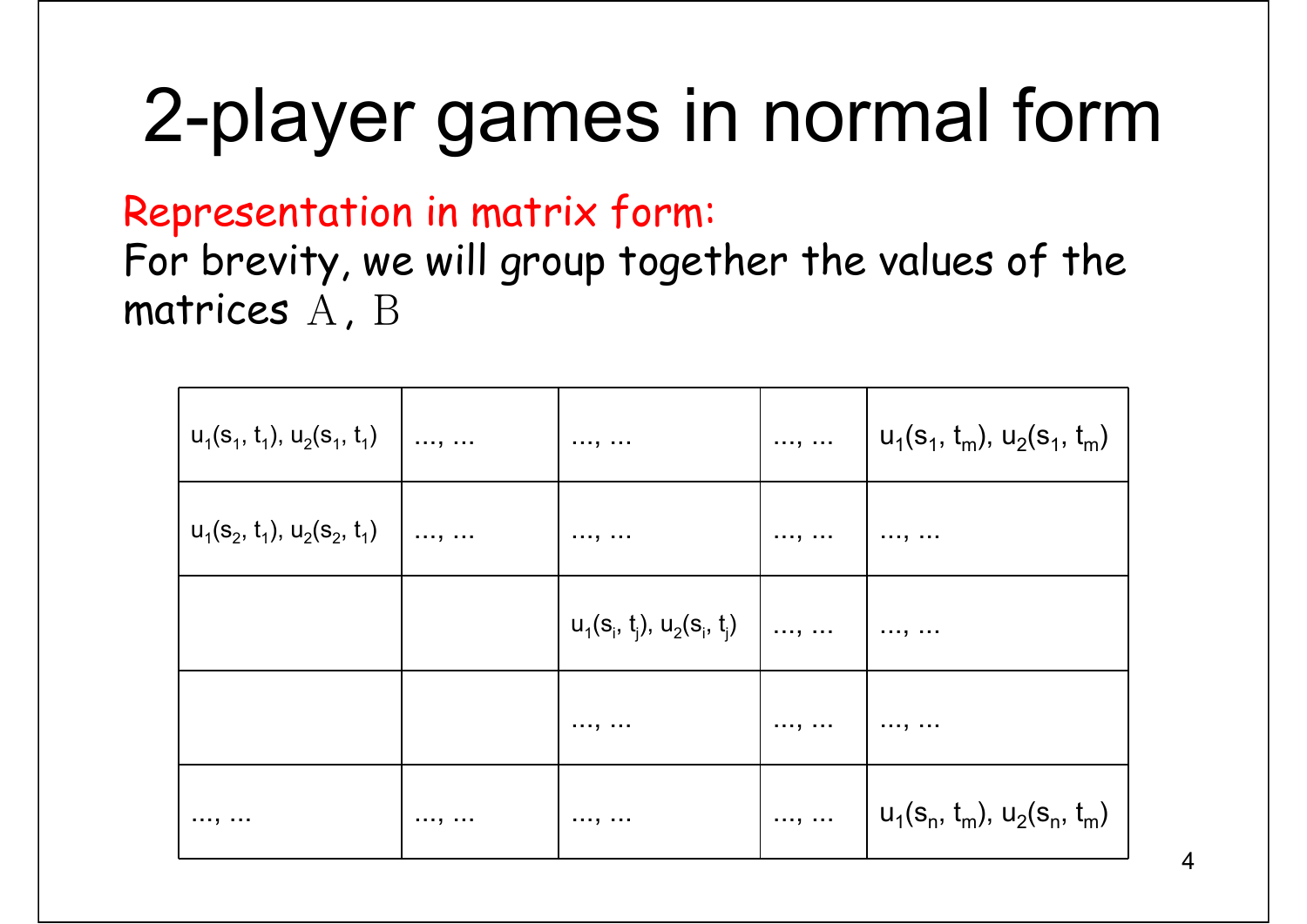## Dominant strategies

- $\bullet$  Ideally, we would like a strategy that would provide the best possible outcome, regardless of what other players choose
- •<u>Definition</u>: A strategy s<sub>i</sub> of pl. 1 is *dominant* if

 $u_1(s_i, t_j) \ge u_1(s', t_j)$ 

for every strategy  $\mathbf{s}'\in\mathbf{S}^1$  and  $\mathbf{every}$  strategy  $\mathsf{t}_{\mathsf{j}}\in\mathbf{S}$ 2

 $\bullet$ Similarly for pl. 2, a strategy  $t_i$  is dominant if

 ${\sf u}_2({\sf s}_{\sf i},\,{\sf t}_{\sf j})\geq {\sf u}_2({\sf s}_{\sf i},\,{\sf t}')$ 

for every strategy t'  $\in$  S  $^{\mathsf{2}}$  and for **every** strategy  $\mathbf{s_i} \in \mathsf{S}^{\mathsf{1}}$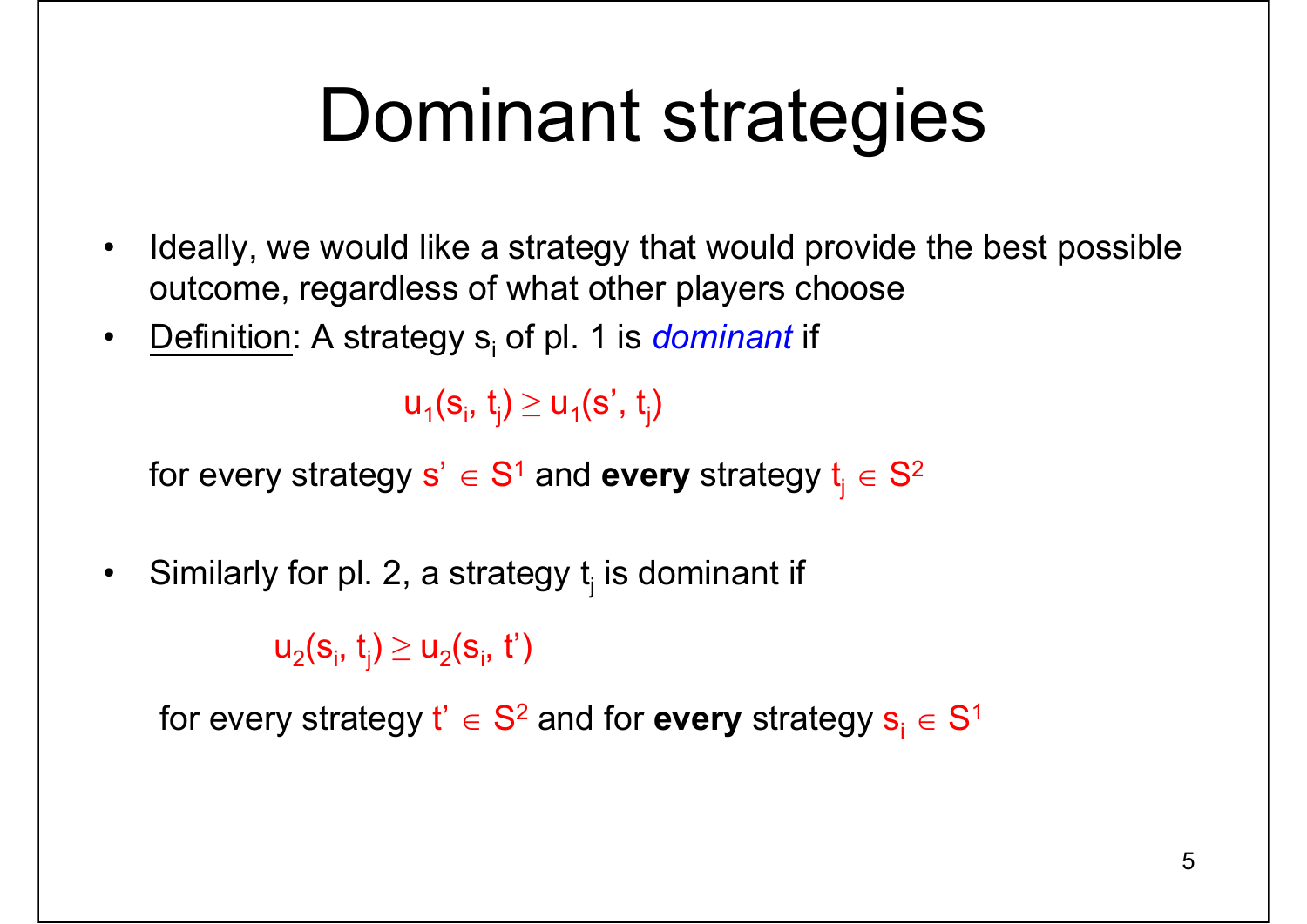# Dominant strategies

Even better:

•<u>Definition</u>: A strategy s<sub>i</sub> of pl. 1 is *strictly dominant* if  $u_1$  (s<sub>i</sub>, t<sub>i</sub>) >  $u_1$  (s', t<sub>i</sub>)

for every strategy  $\mathbf{s}'\in\mathbf{S}^{\mathsf{1}}$  and every strategy  $\mathsf{t}_{\mathsf{j}}\in\mathbf{S}$ 2

•Similarly for pl. 2

•In prisoner's dilemma, strategy D (confess) is strictly dominant Observations:

•There may be more than one dominant strategies for a player, but then they should yield the same utility under all profiles

•Every player can have at most one strictly dominant strategy

•A strictly dominant strategy is also dominant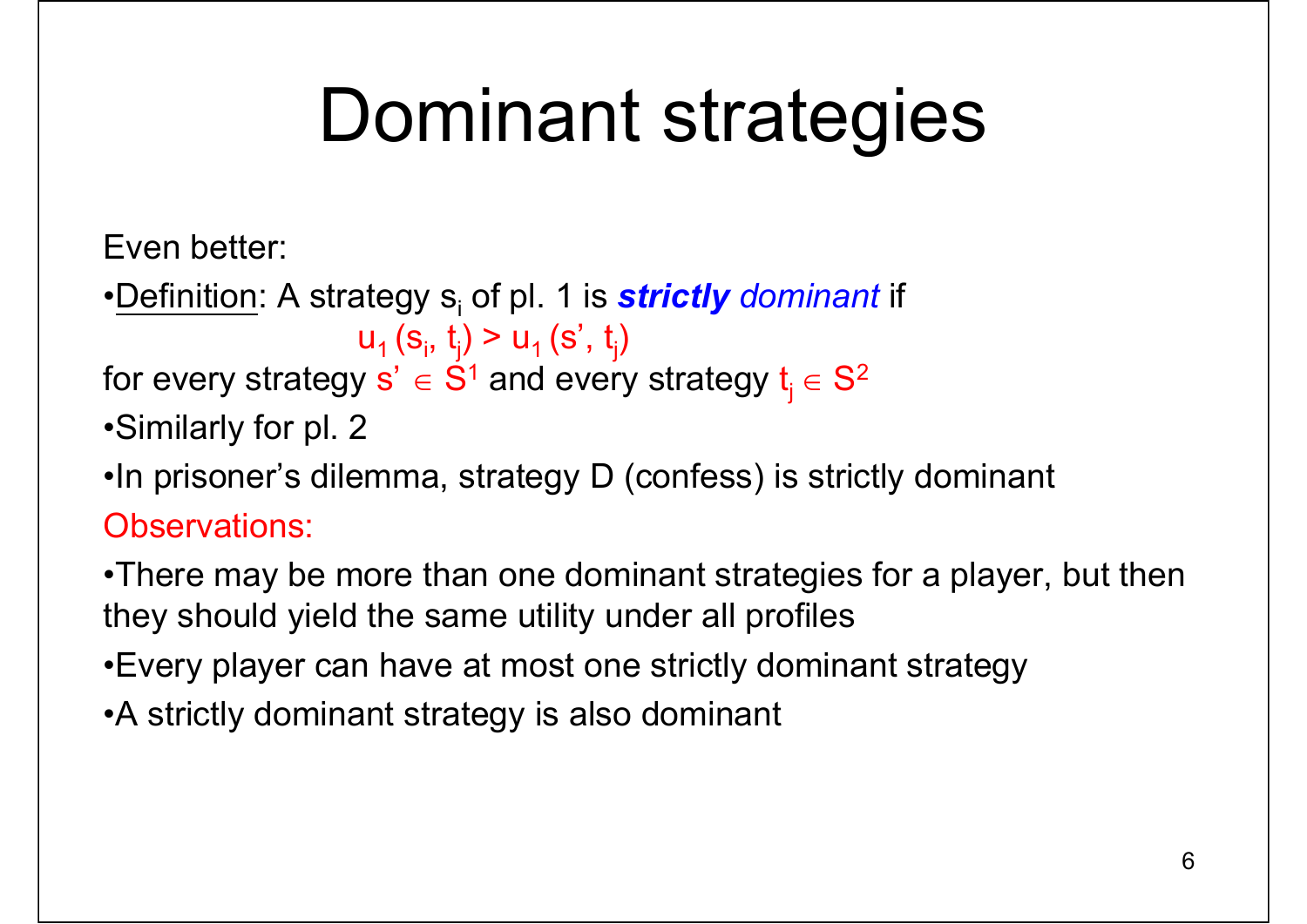## Existence of dominant strategies

- • Few games possess dominant strategies
- •It may be too much to ask for
- • E.g. in the BoS game, there is no dominant strategy:
	- Strategy B is not dominant for pl. 1: If pl. 2 chooses S, pl. 1 should choose S
	- Strategy S is also not dominant for pl. 1: If pl. 2 chooses B, pl. 1 should choose B
- • In all the examples we have seen so far, only prisoner's dilemma possesses dominant strategies



B

S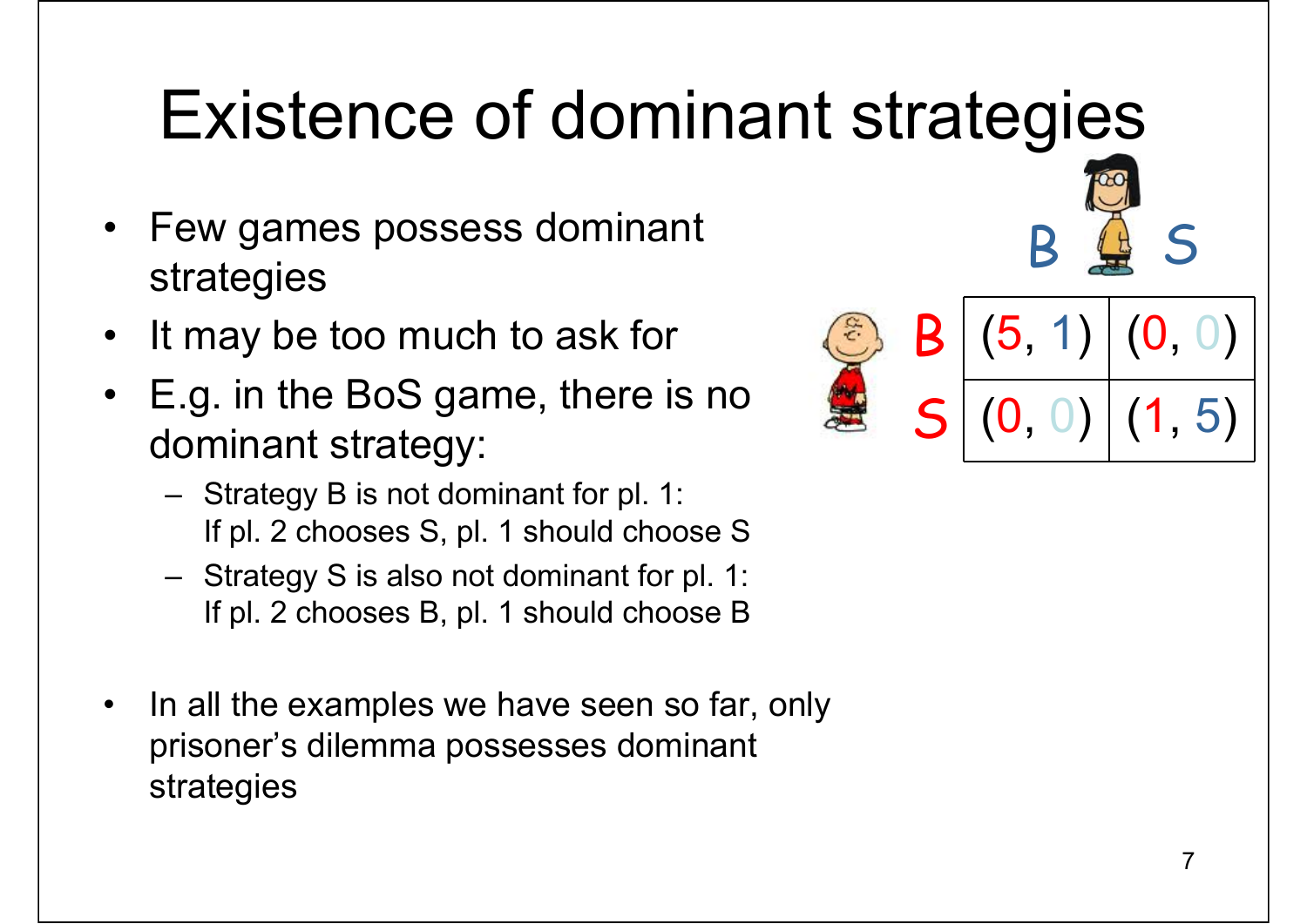# Nash Equilibria



- Definition (Nash 1950): A strategy profile (s, t) is a Nash equilibrium, if no player has a unilateral incentive to deviate, given the other player's choice
- This means that the following conditions should be satisfied:
	- 1.  $u_1(s, t) \geq u_1(s', t)$  for every strategy  $s' \in S$ 1
	- 2.  $\mathsf{u}_2(\mathsf{s},\mathsf{t})\geq \mathsf{u}_2(\mathsf{s},\mathsf{t}')$  for every strategy  $\mathsf{t}'\in\mathbb{S}$ 2
- $\bullet$  One of the dominant concepts in game theory from 1950s till now
- $\bullet$  Most other concepts in noncooperative game theory are variations/extensions/generalizations of Nash equilibria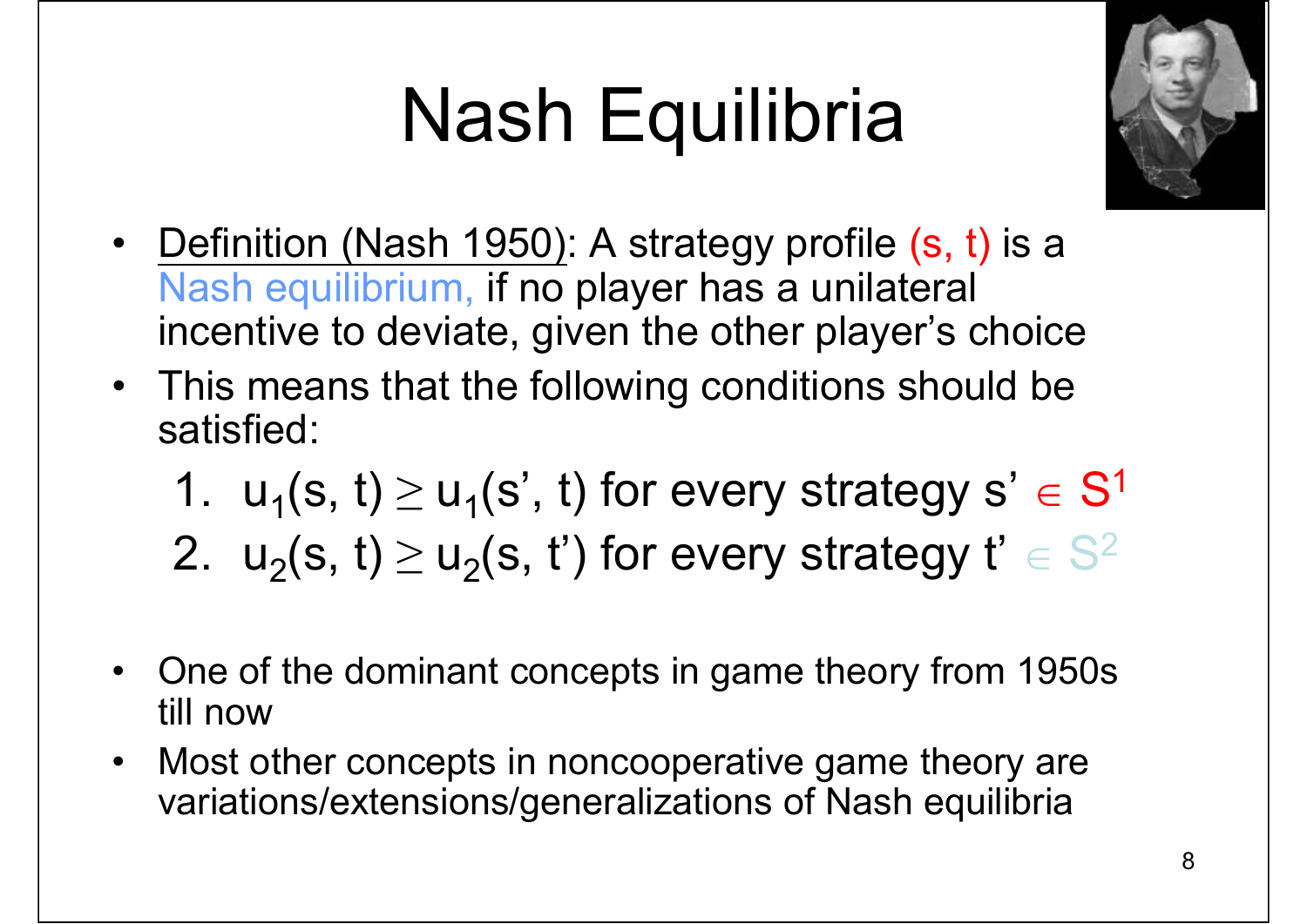

In order for (s, t) to be a Nash equilibrium:  $\bullet\mathsf{x}$  must be greater than or equal to any  $\mathsf{x}_\mathsf{i}$  in column t  $\cdot$ y must be greater than or equal to any  $y_j$  in row s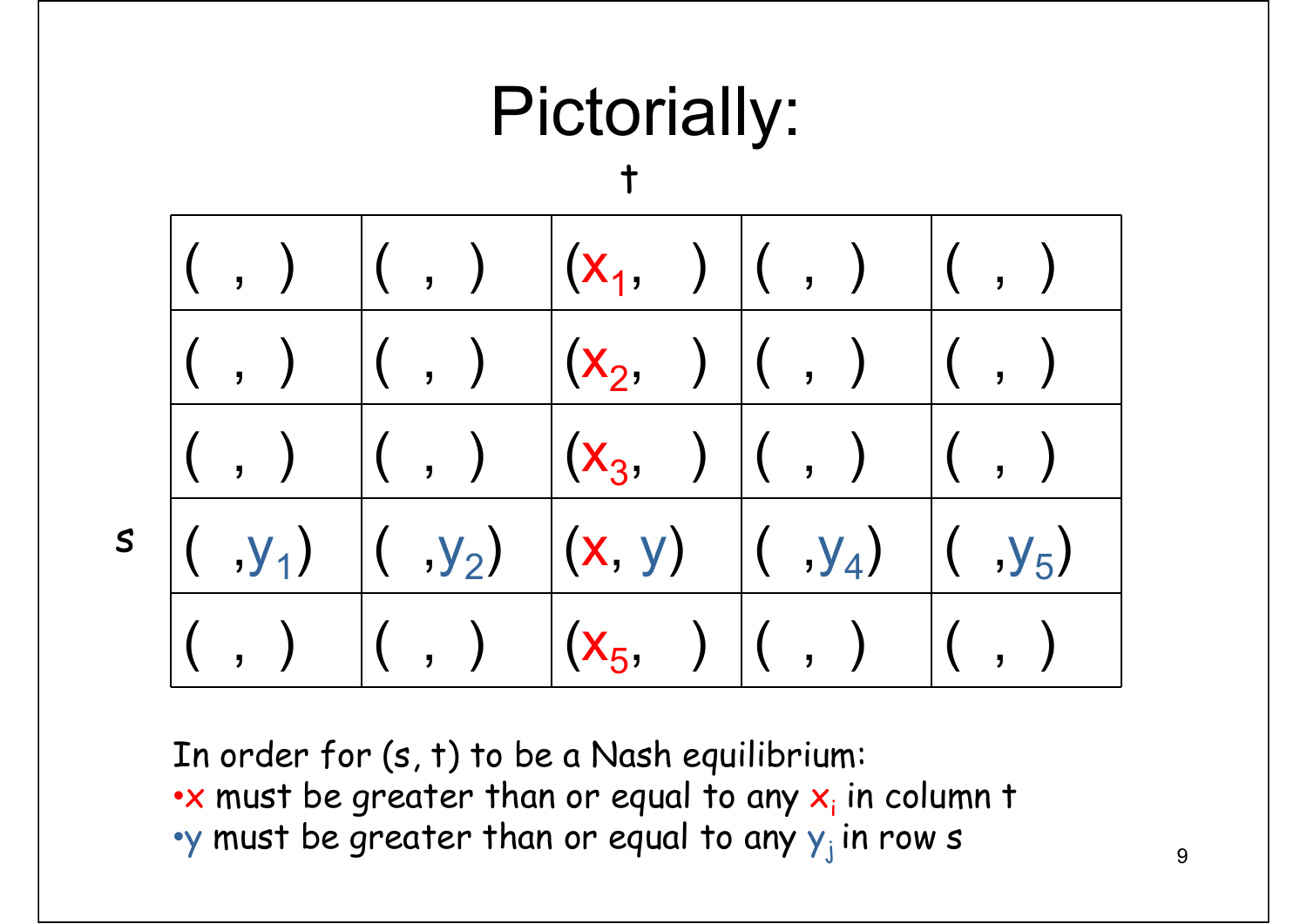# Nash Equilibria

- We should think of Nash equilibria as "stable" profiles of a game
	- At an equilibrium, each player thinks that if the other player does not change her strategy, then he also does not want to change his own strategy
- Hence, no player would regret for his choice at an equilibrium profile (s, t)
	- If the profile (s, t) is realized, pl. 1 sees that he did the best possible, against strategy t of pl. 2,
	- Similarly, pl. 2 sees that she did the best possible against strategy s of pl. 1
- Attention: If both players decide to change simultaneously, then we may have profiles where they are both better off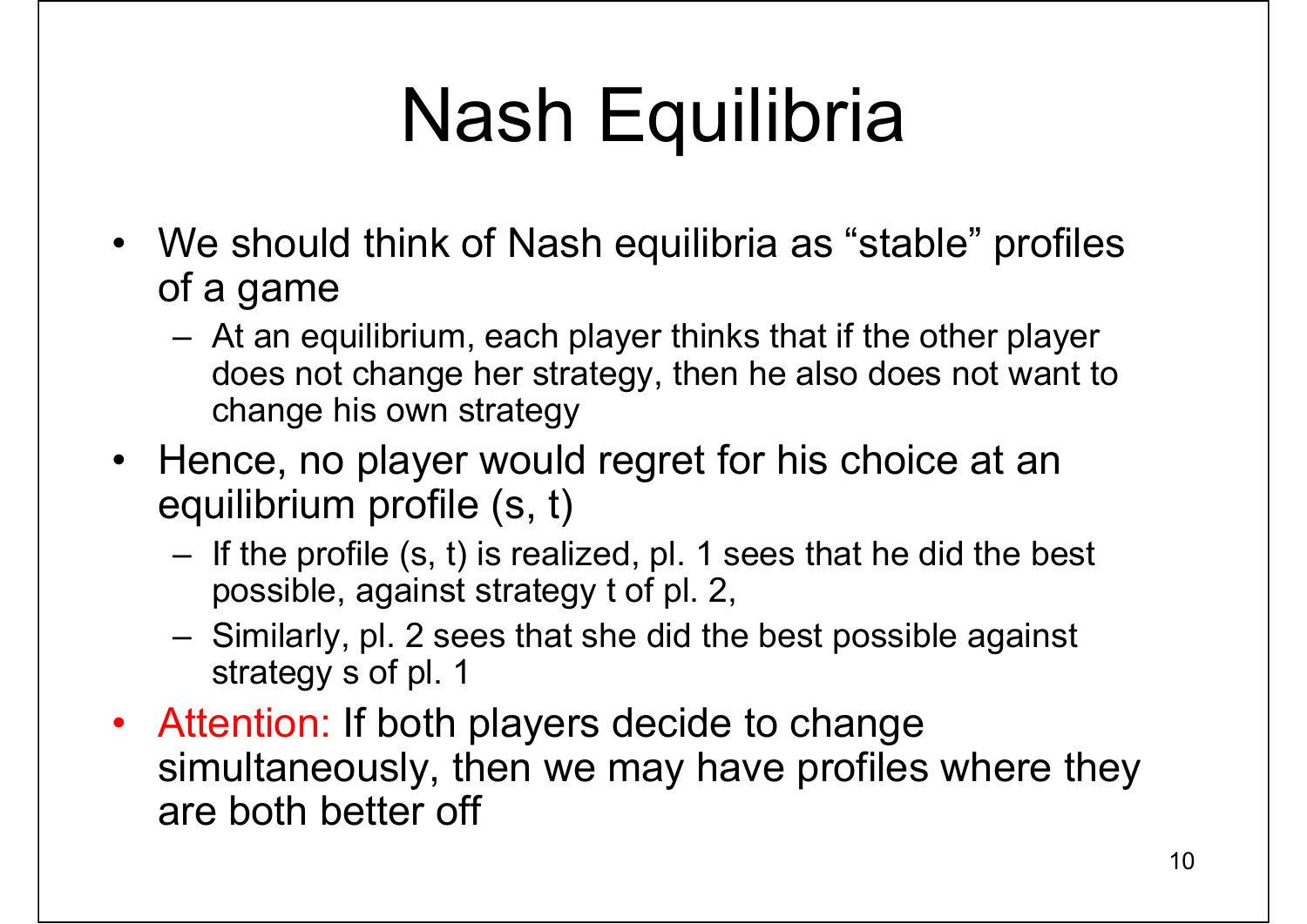### Example 1: Prisoner's Dilemma

In small games, we can examine all possible profiles and check if they form an equilibrium D C

5, 5

D

 $\boldsymbol{\mathcal{C}}$ 

15, 0

•(C, C): both players have an incentive to

deviate to another strategy

- •(C, D): pl. 1 has an incentive to deviate
- •(D, C): Same for pl. 2
- •(D, D): Nobody has an incentive to change

Hence: The profile (D, D) is the unique Nash equilibrium of this game

– Charles Corp. Recall that D is a dominant strategy for both players in this game Corollary: If s is a dominant strategy of pl. 1, and t is a dominant strategy for pl. 2, then the profile (s, t) is a Nash equilibriu m

0, 15

1, 1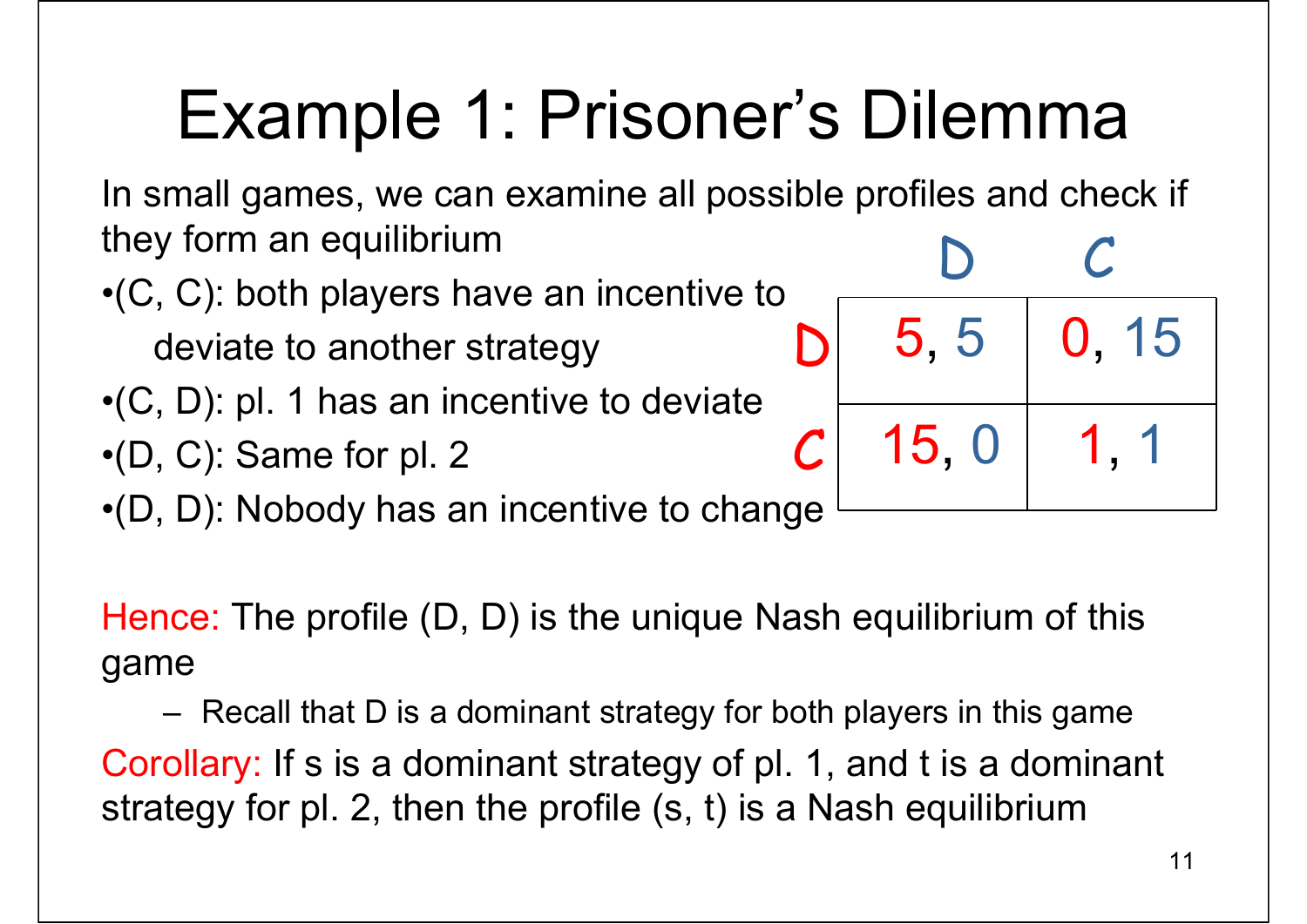# Mixed strategies

- Definition: A mixed strategy of a player is a probability distribution on the set of his available choices
- If S =  $(s_1, s_2,..., s_n)$  is the set of available strategies of a player, then a mixed strategy is a vector in the form  ${\bf p} = (p_1, ..., p_n)$ , where

 ${\sf p}_{\sf i}\geq {\sf 0}$  for i=1, ..., n, and  $\vert {\sf p}_{\sf 1}+...+{\sf p}_{\sf n}\vert$  = 1

- $p_j$  = probability for selecting the j-th strategy
- We can write it also as  $p_j = p(s_j) = \text{probability of }$ selecting  $s_i$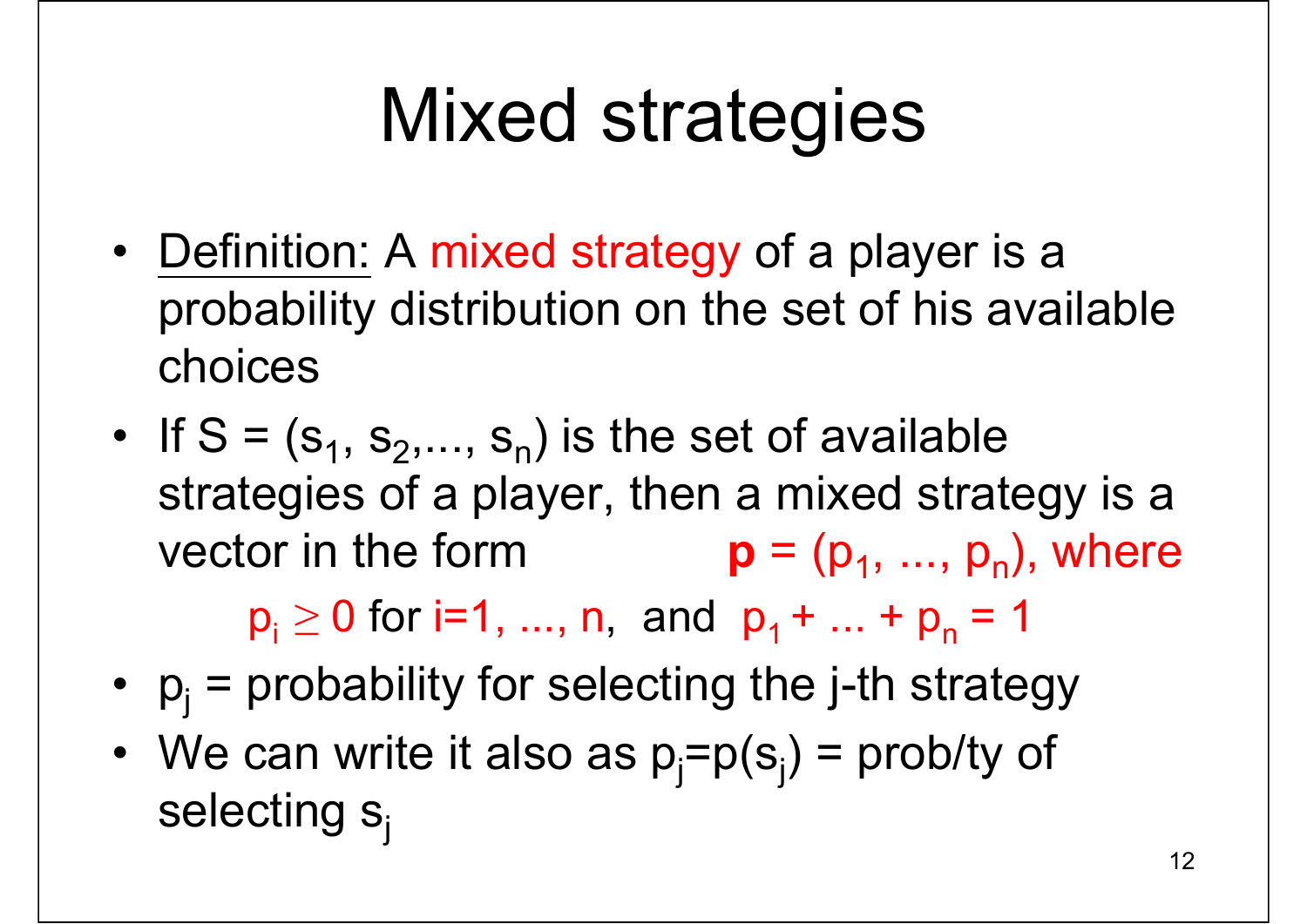## Pure and Mixed strategies

- From now on, we refer to the available choices of a player as *pure strategies* to distinguish them from mixed strategies
- For 2 players with S  $1 = \{s_1, s_2, ..., s_n\}$  and S  $2 = \{t_1, t_2, \ldots, t_m\}$
- Pl. 1 has n pure strategies, Pl. 2 has m pure strategies
- Every pure strategy can also be represented as a mixed strategy that gives probability 1 to only a single choice
- E.g., the pure strategy  $\mathtt{s}_\mathtt{1}$ E.g., the pure strategy s<sub>1</sub> can also be written as the mixed<br>strategy (1, 0, 0, ..., 0)
- More generally: strategy  $s_i$  can be written in vector form as the mixed strategy  $e^i = (0, 0, ..., 1, 0, ..., 0)$ the mixed strategy  $e^{i} = (0, 0, ..., 1, 0, ..., 0)$ 
	- 1 at position i, 0 everywhere else
	- Some times, it is convenient in the analysis to use the vector form for a pure strategy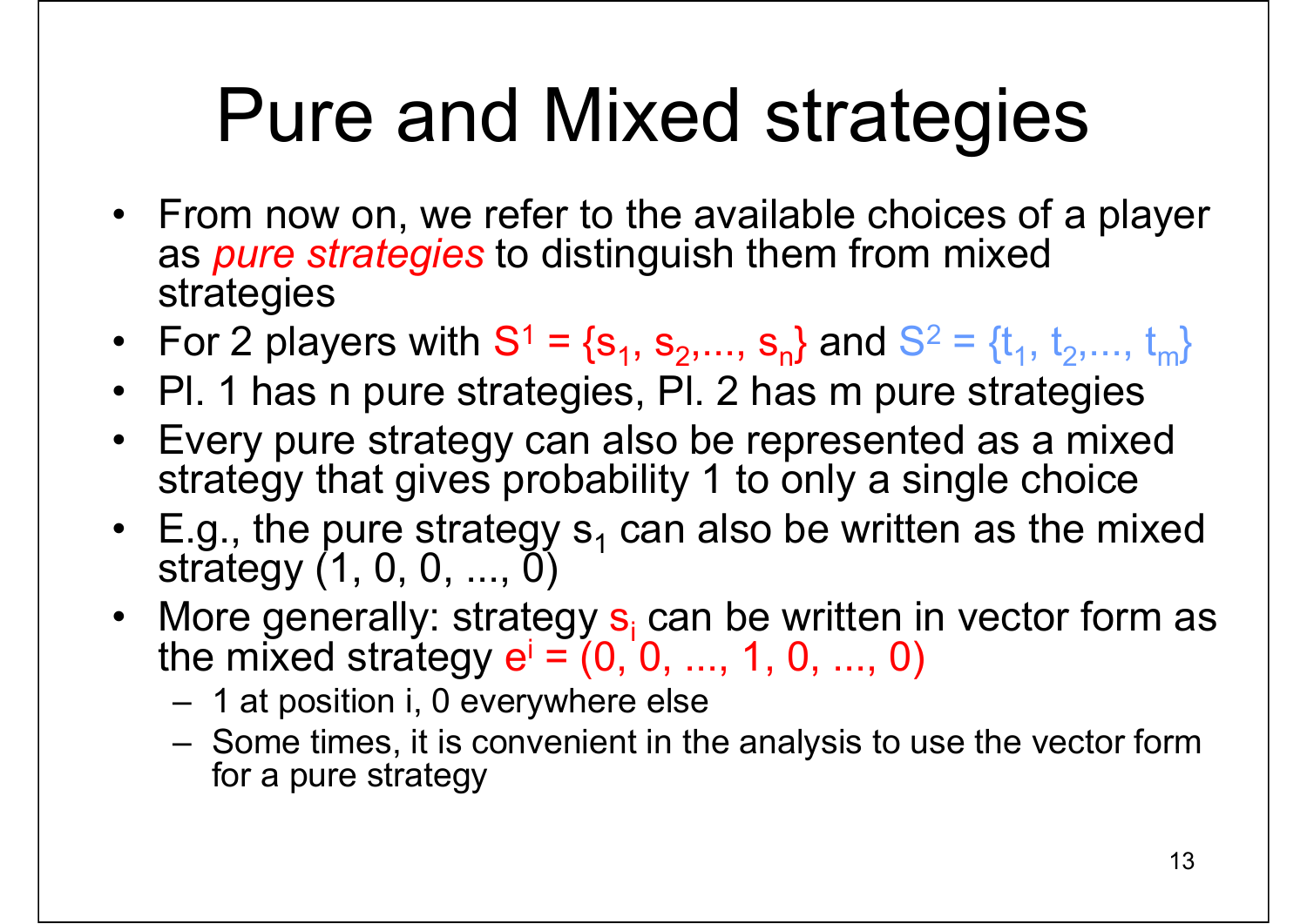# Utility under Mixed Strategies

- • Suppose that each player has chosen a mixed strategy in a game
- • How does a player now evaluate the outcome of a game?
- • We will assume that each player cares for his expected utility
	- Justified when games are played repeatedly
	- Charles College (Charles College) Not justified for more risk-averse or risk-seeking players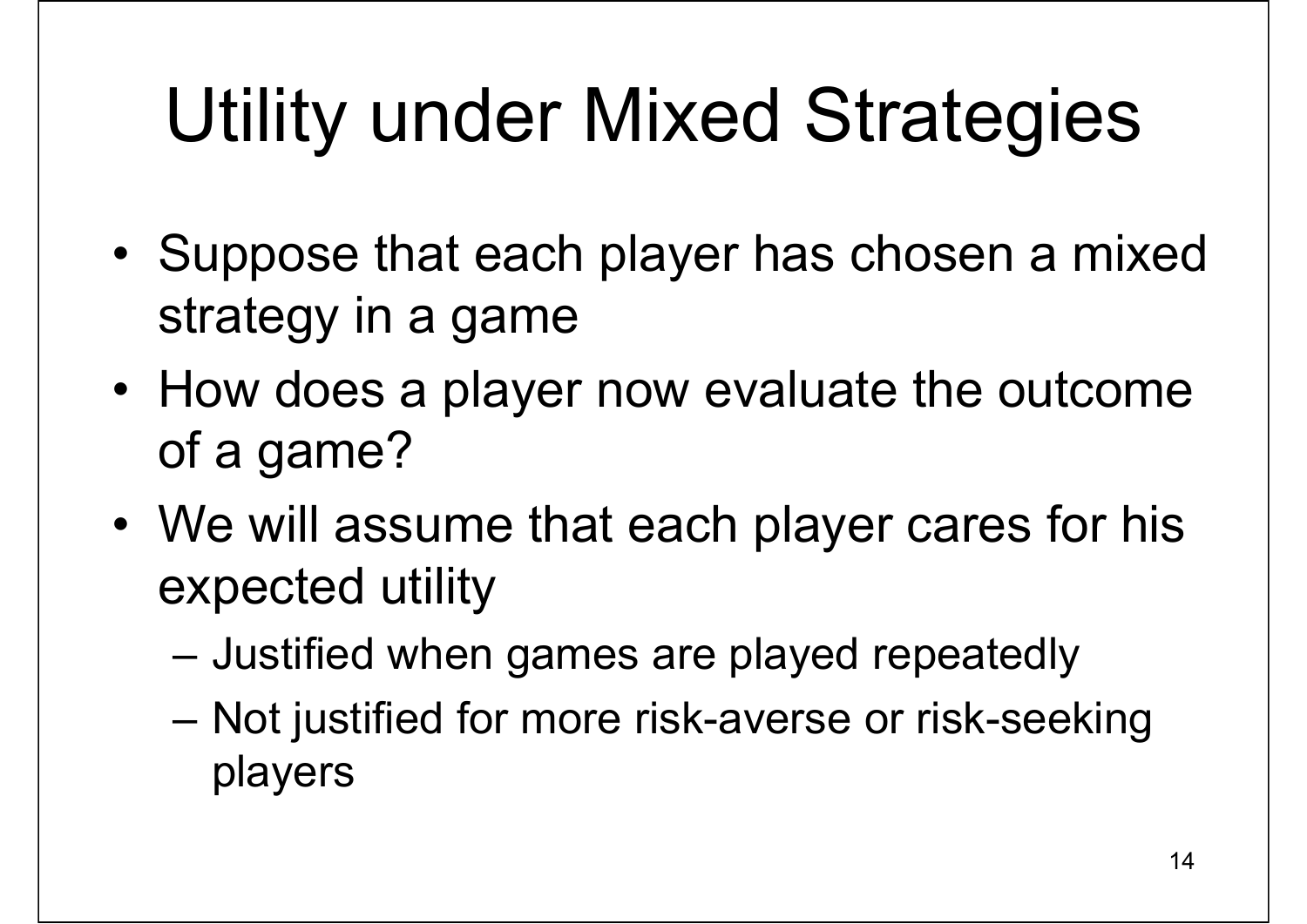# Expected utility (for 2 players)

- Consider a n x m game
- Pure strategies of pl. 1: S  $1 = \{s_1, s_2, ..., s_n\}$
- Pure strategies of pl. 2: S  $2 = \{t_1, t_2, \ldots, t_m\}$
- Let  $\mathbf{p} = (p_1, ..., p_n)$  be a mixed strategy of pl. 1 and  $\mathbf{q} = (q_1, \, ..., \, q_m)$  be a mixed strategy of pl. 2
- Expected utility of pl. 1:

$$
u_1(\mathbf{p}, \mathbf{q}) = \sum_{i=1}^n \sum_{j=1}^m p_i \cdot q_j \cdot u_1(s_i, t_j) = \sum_{i=1}^n \sum_{j=1}^m p(s_i) \cdot q(t_j) \cdot u_1(s_i, t_j)
$$

• Similarly for pl. 2 (replace  $u_1$  by  $u_2$ )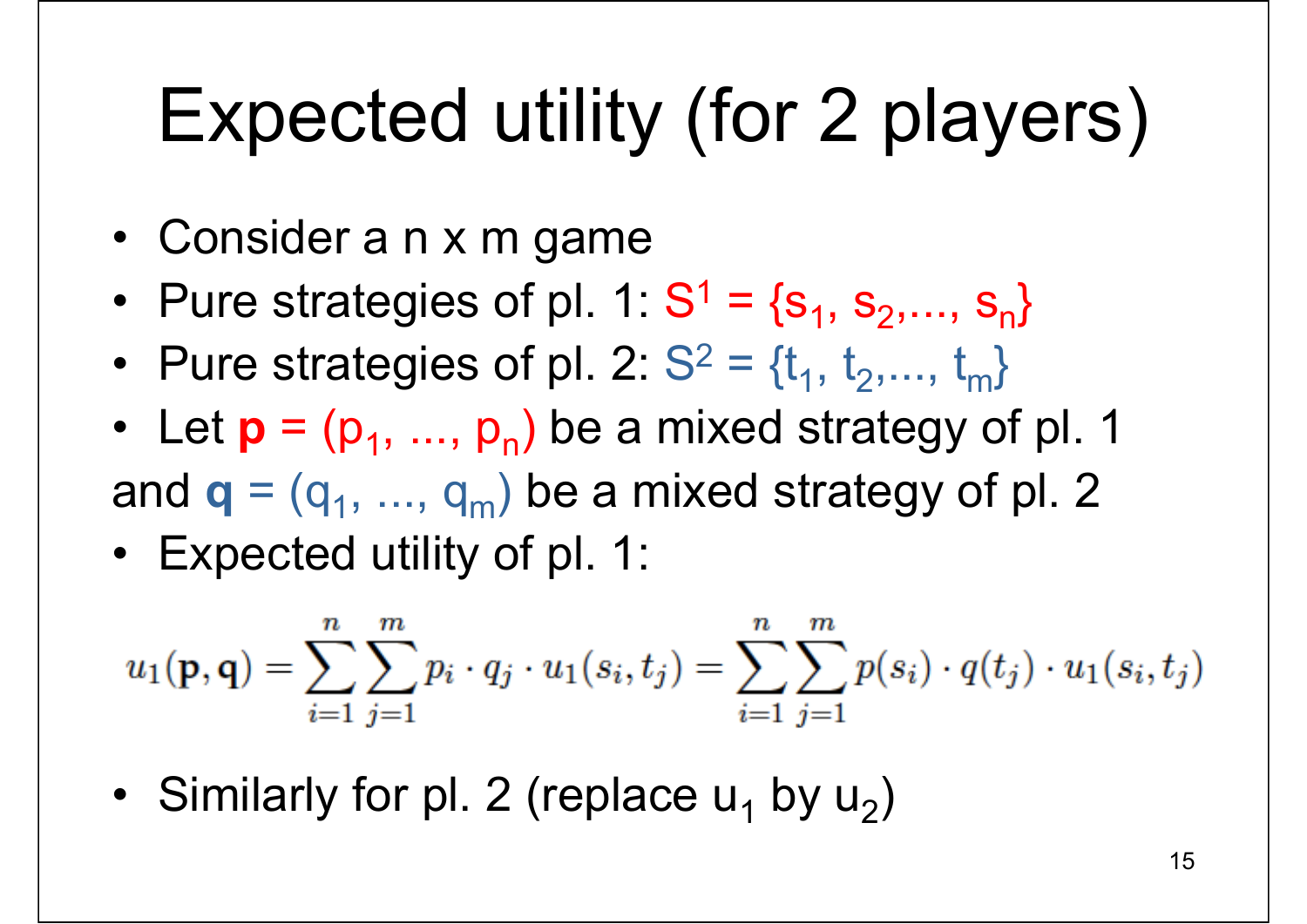## Nash equilibria with mixed strategies

• Definition: A profile of mixed strategies ( **p**, **q**) is a Nash equilibrium if

 $u_1$ ( $\bf{p}$ ,  $\bf{q}$ )  $\ge u_1$ ( $\bf{p}'$ ,  $\bf{q}$ ) for any other mixed strategy  $\bf{p}'$  of pl. 1

 $-$  u<sub>2</sub>(**p**, **q**)  $\geq$  u<sub>2</sub>(**p**, **q**') for any other mixed strategy **q**' of pl. 2

- Again, we just demand that no player has a unilateral incentive to deviate to another strategy
- • How do we verify that a profile is a Nash equilibrium?
	- There is an infinite number of mixed strategies!
	- –Infeasible to check all these deviations  $16$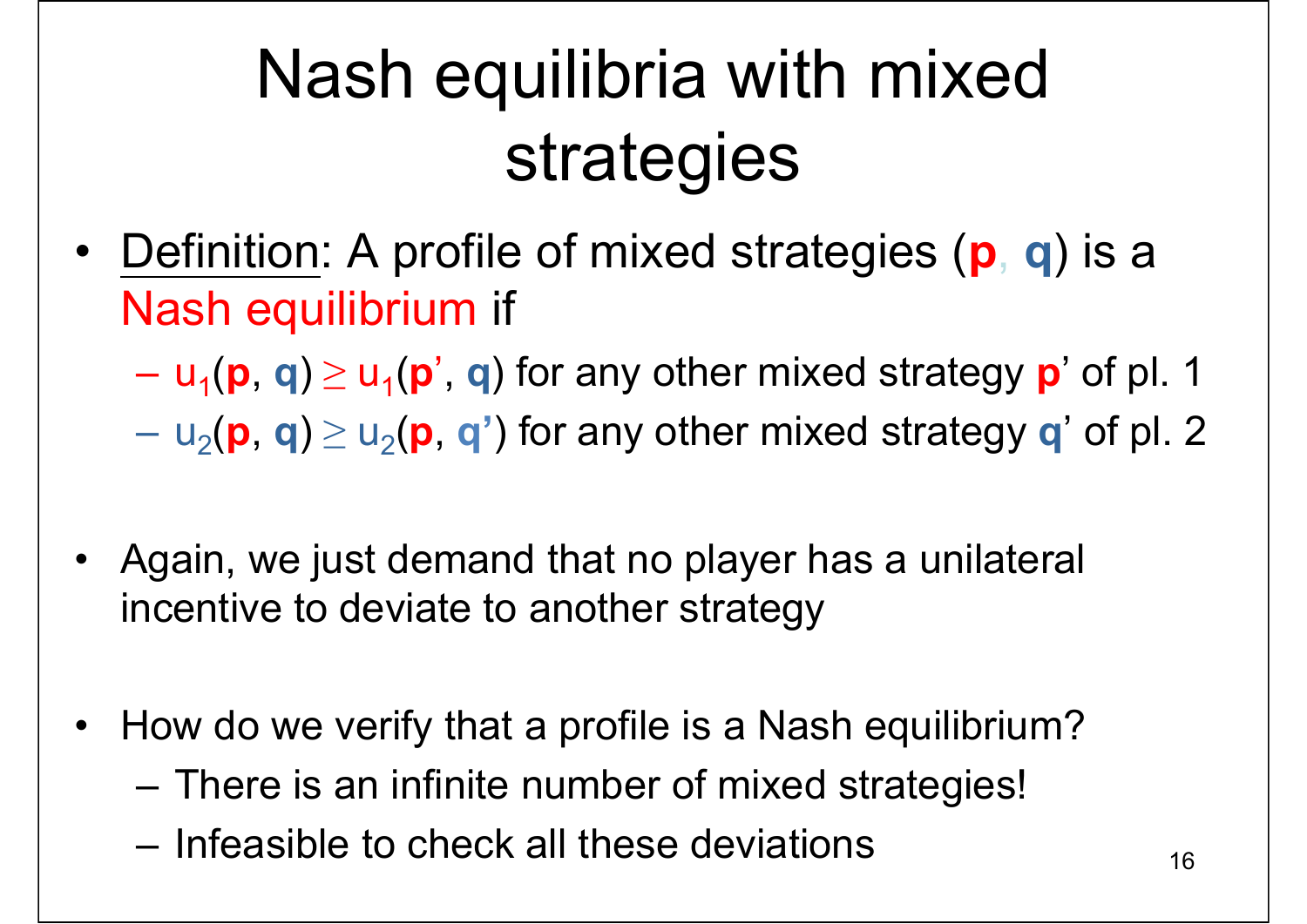## Nash equilibria with mixed strategies

- Corollary: It suffices to check only deviations to pure strategies
	- – Because each mixed strategy is a convex combination of pure strategies
- • Equivalent definition: A profile of mixed strategies ( **p**, **q**) is a Nash equilibrium if

 $u_1$ ( $\bf{p},$   $\bf{q})$   $\geq$   $u_1$ ( $\bf{e}^i$ ,  $\bf{q}$ ) for every pure strategy  $\bf{e}^i$  of  $\bf{p}$ l. 1

 $-$  u<sub>2</sub>(**p**, **q**)  $\geq$  u<sub>2</sub>(**p**, e<sup>j</sup>) for every pure strategy e<sup>j</sup> of pl. 2

 $\bullet$  Hence, we only need to check n+m inequalities as in the case of pure equilibria  $17$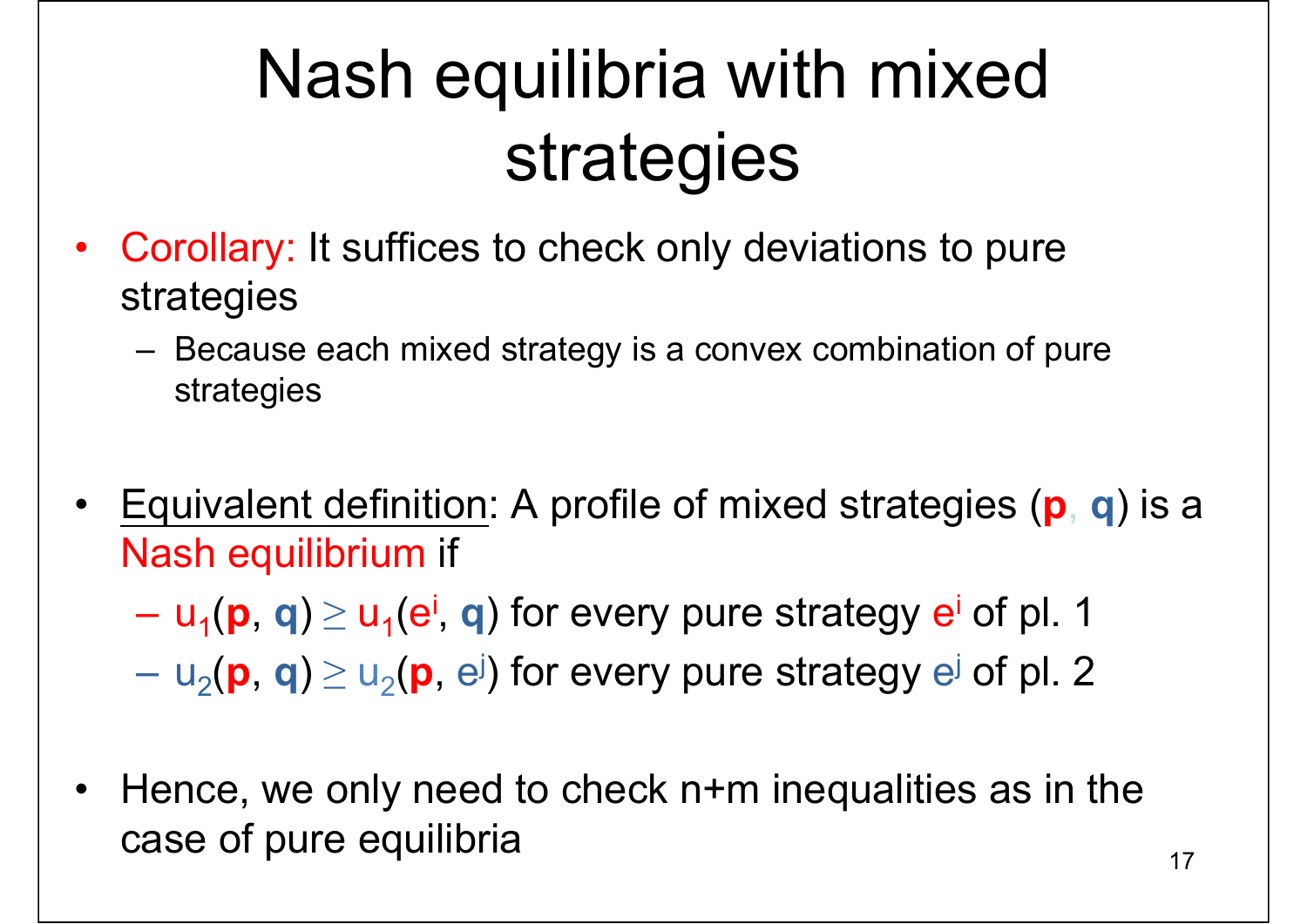#### **2 Player Zero 2 Player Zero-Sum Game Sum Game**



Row player tries to maximize the payoff, column player tries to minimize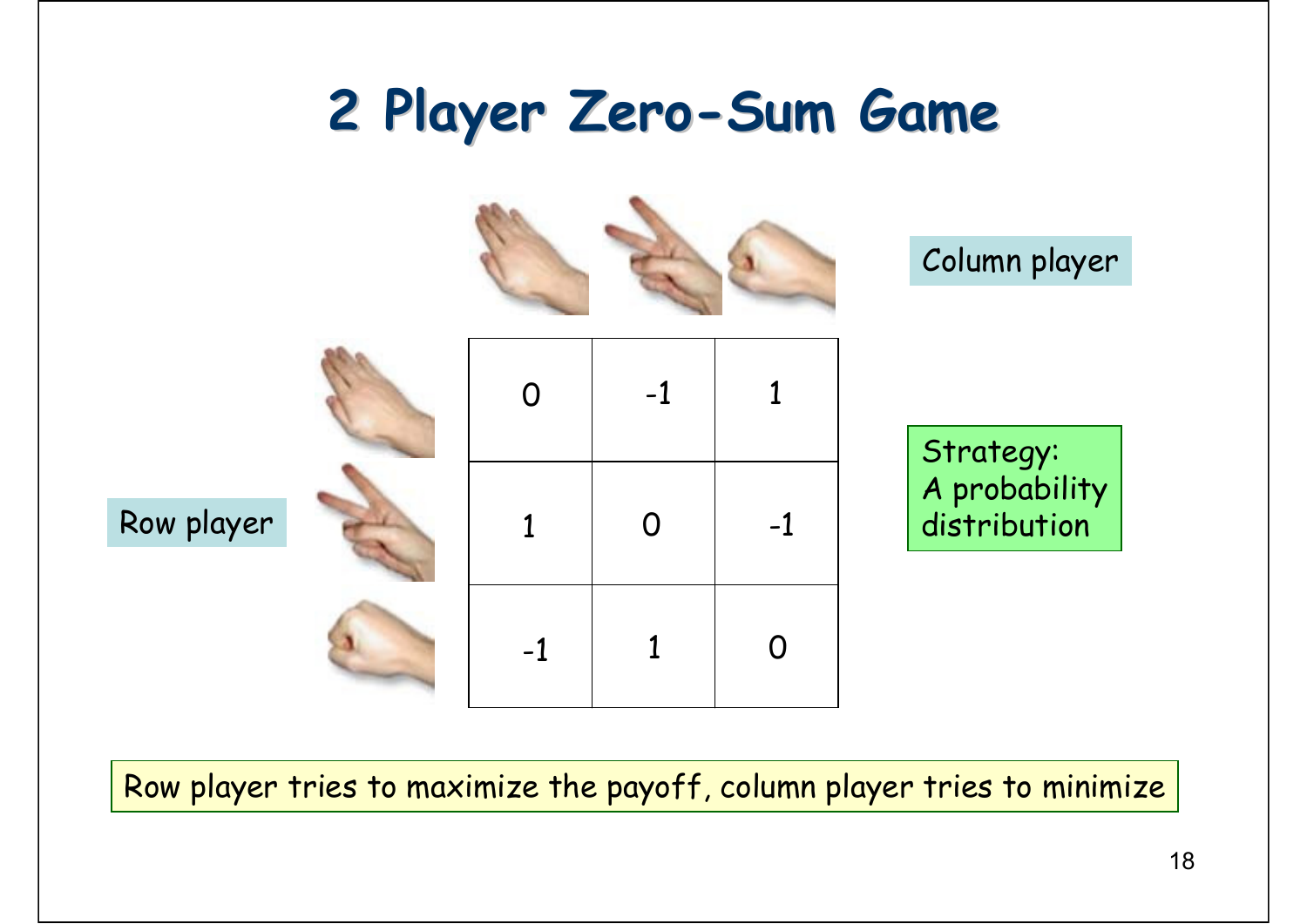#### **2 Player Zero 2 Player Zero-Sum Game Sum Game**

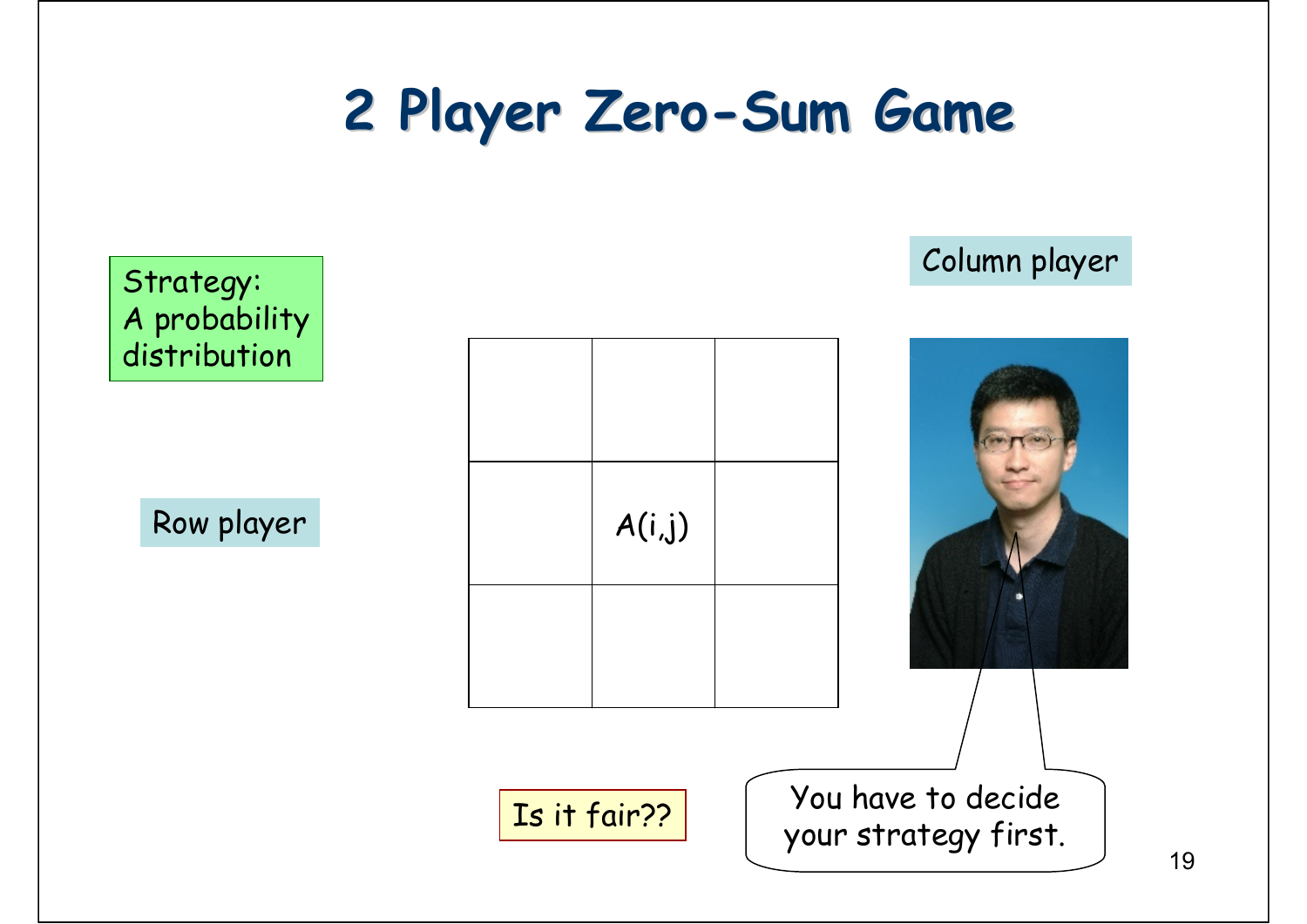#### **Von Neumann Minimax Theorem Von Neumann Minimax Theorem**

# max min  $yAx = min$  min max  $yAx$ <br> $y \in \Delta^m x \in \Delta^n y \in \Delta^m y \in \Delta^m y$ Strategy set

Which player decides first doesn't matter!

e.g. paper, scissor, rock.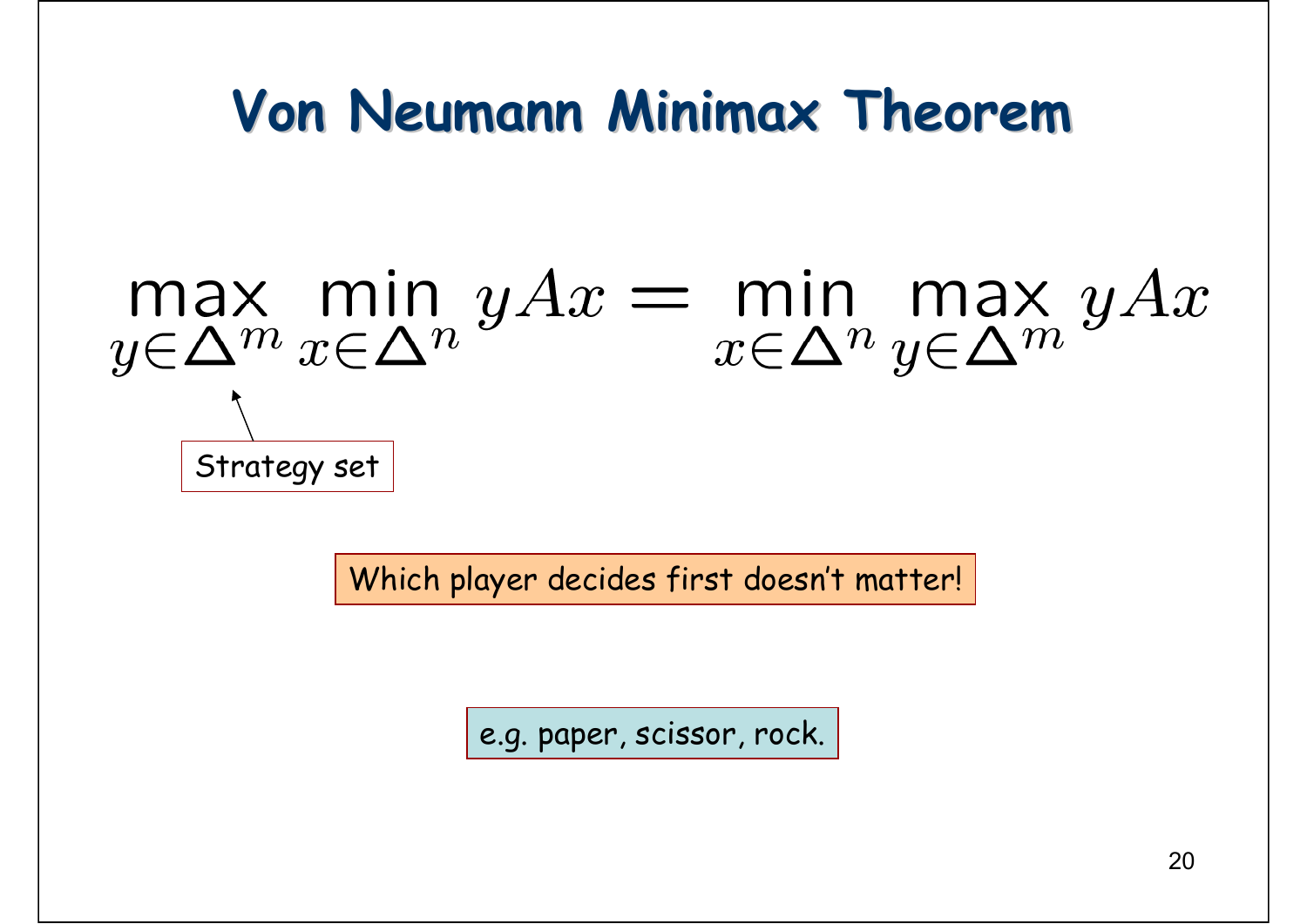

 $\max_{y \in \Delta^m} \min_{x \in \Delta^n} yAx$ 

If the row player fixes his strategy,

then we can assume that x chooses a **pure** strategy

 $\min_{x \in \Delta^n} yAx$  $\boldsymbol{n}$  $\sum_{}^n x_i = 1$  $i=1$ 

 $x_i > 0$ 

Vertex solution is of the form  $(0,0,...,1,...0)$ , i.e. a pure strategy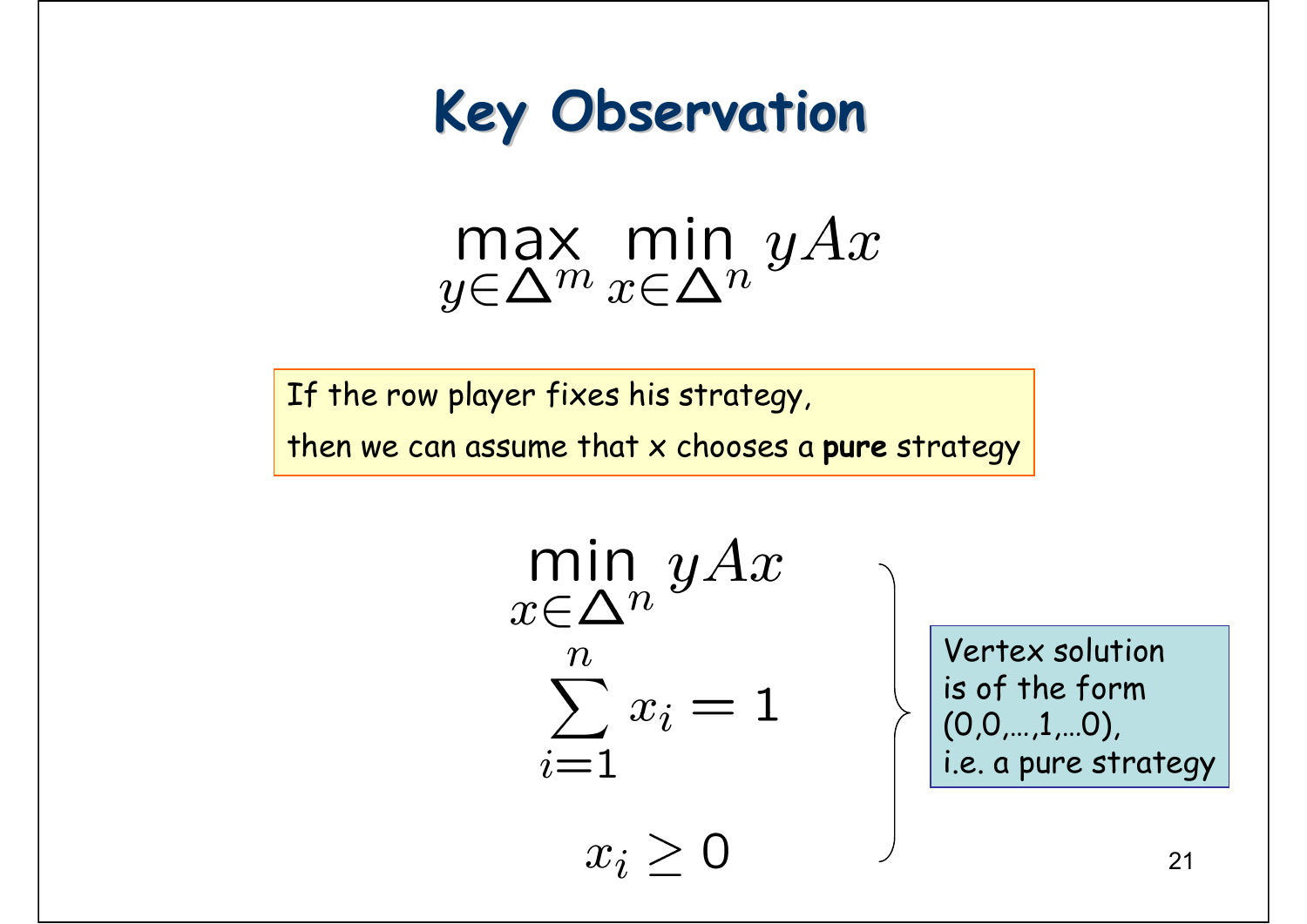#### **Key Observation Key Observation**

# $\max_{y \in \Delta^m} \min_{x \in \Delta^n} yAx = \max_{y \in \Delta^m} \min_i (yA)_i$

similarly

min max  $yAx = \min_{x \in \Delta^n} \max(Ax)_j$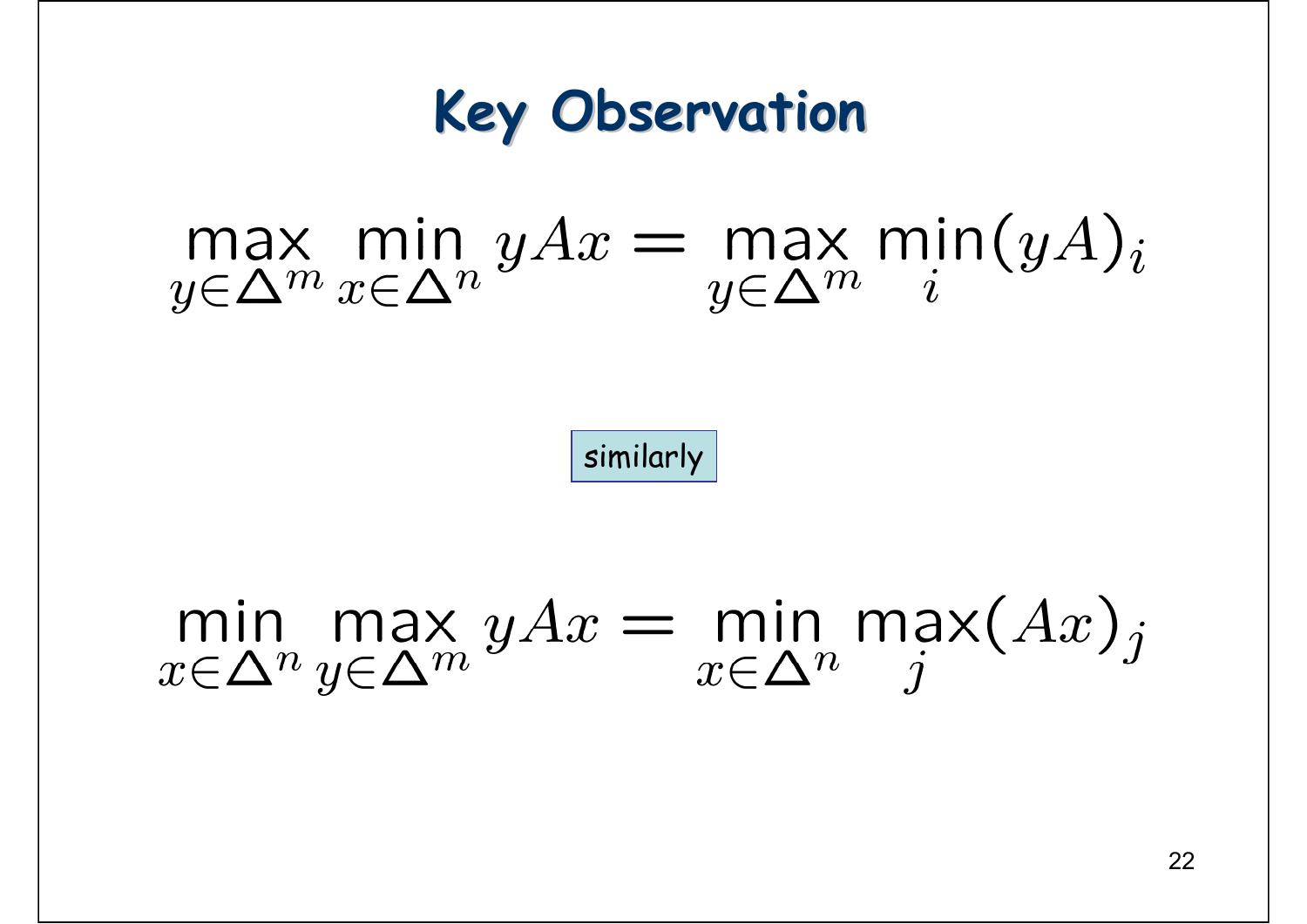#### **Primal Dual Programs Primal Dual Programs**

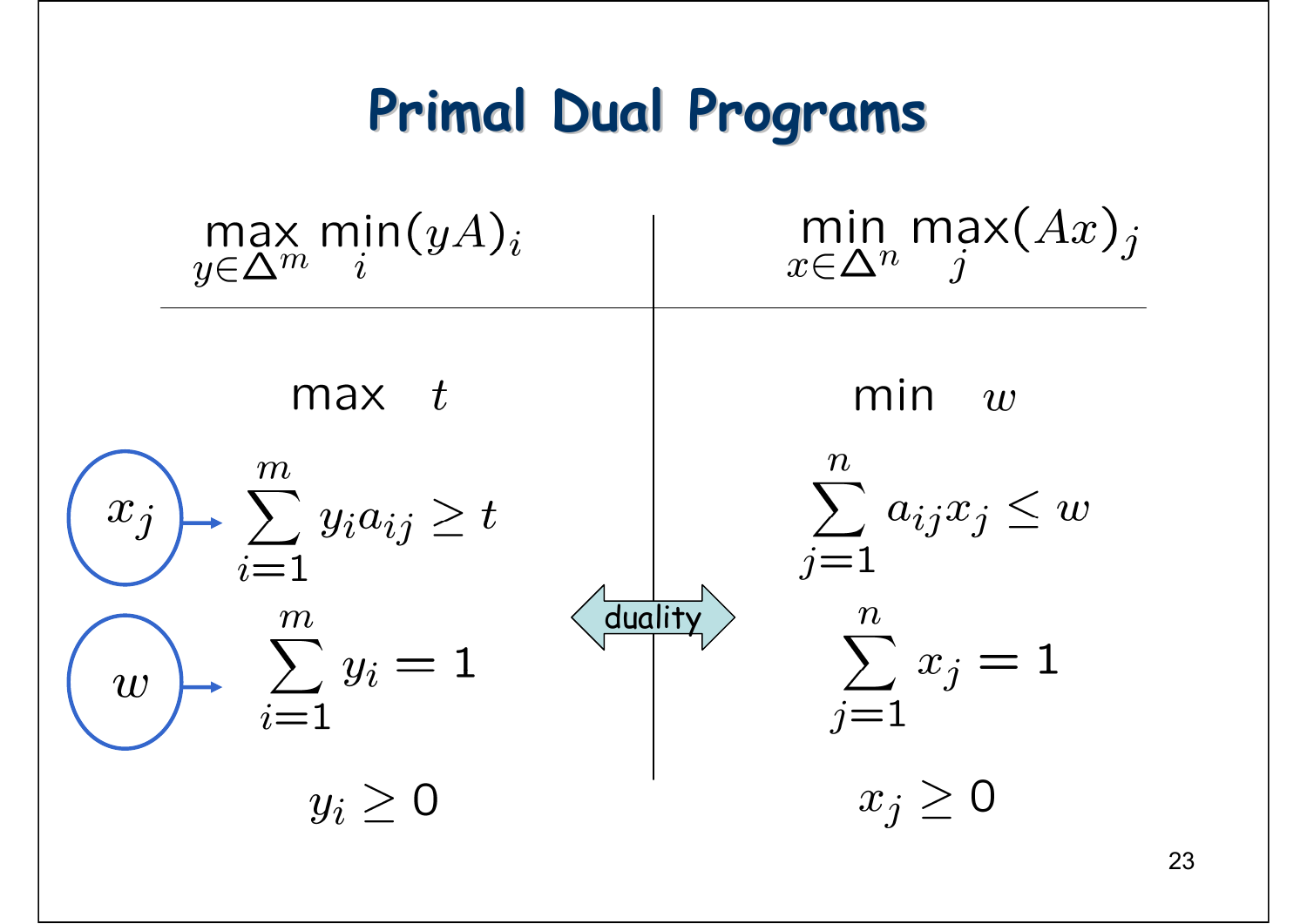# Existence of Nash equilibria

- Theorem [Nash 1951]: Every finite game possesses at least one equilibrium when we allow mixed strategies
	- Finite game: finite number of players and finite number of pure strategies per player
- Corollary: if a game does not possess an equilibrium with pure strategies, then it definitely has one with mixed strategies
- $\bullet$ One of the most important results in game theory
- $\bullet$  Nash's theorem resolves the issue of non-existence
	- By allowing a richer strategy space, existence is guaranteed, no matter how big or complex the game might be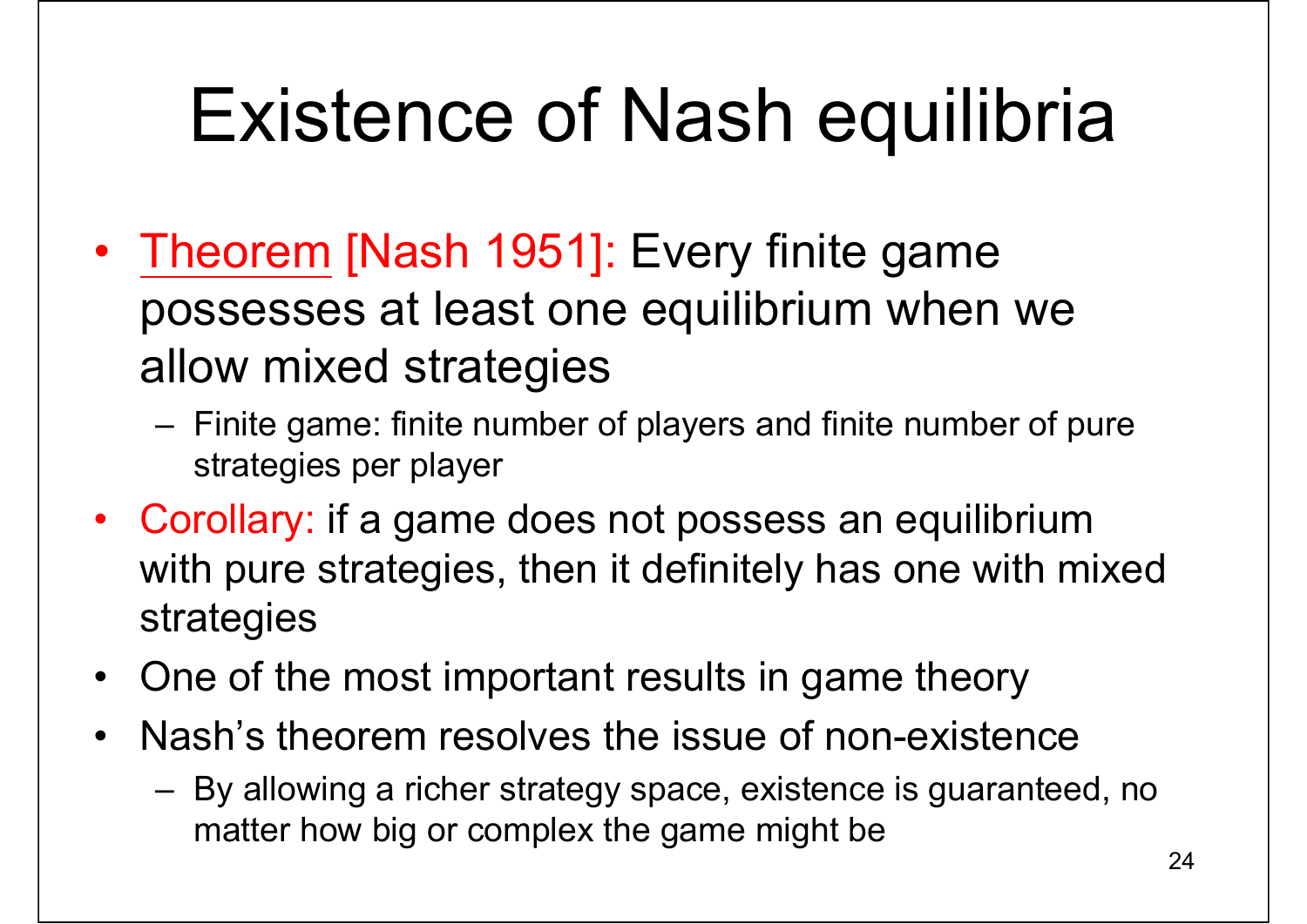## Examples

- In Prisoner's dilemma or BoS, there exist equilibria with pure strategies
	- For such games, Nash's theorem does not add any more information. However, in addition to pure equilibria, we may also have some mixed equilibria
- Matching-Pennies: For this game, Nash's theorem guarantees that there exists an equilibrium with mixed strategies
	- In fact, it is the profile we saw: ((1/2, 1/2), (1/2, 1/2))
- Rock-Paper-Scissors?
	- Again the uniform distribution: ((1/3, 1/3, 1/3), (1/3, 1/3, 1/3))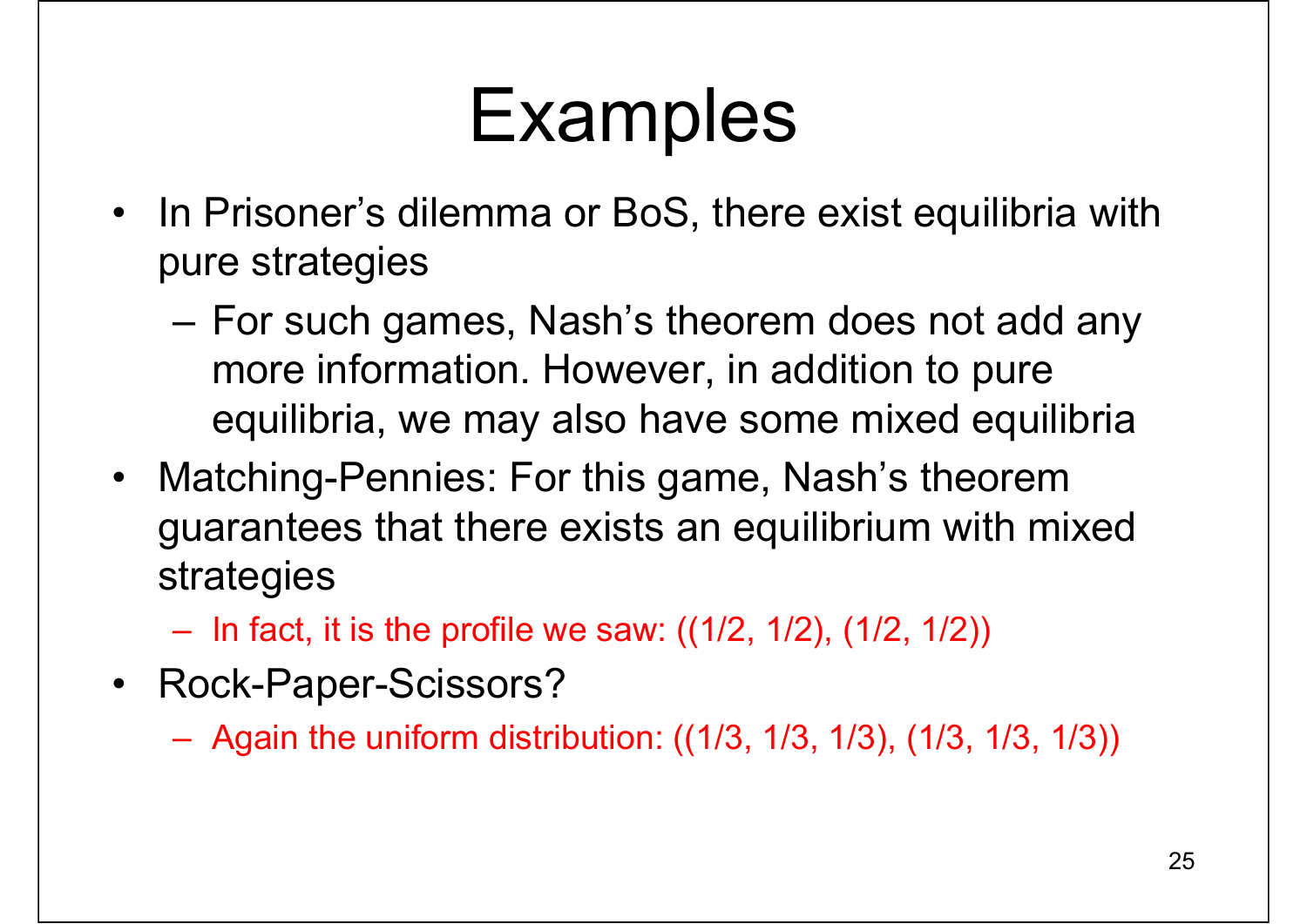# Nash Equilibria: Computation

• Nash's theorem only guarantees the existence of Nash equilibria

–Proof reduces to using Brouwer's fixed point theorem

- Brouwer's theorem: Let  $f:D\rightarrow D$ , be a continuous function, and suppose D is convex and compact. Then there exists x such that  $f(x) = x$ 
	- Many other versions of fixed point theorems also available